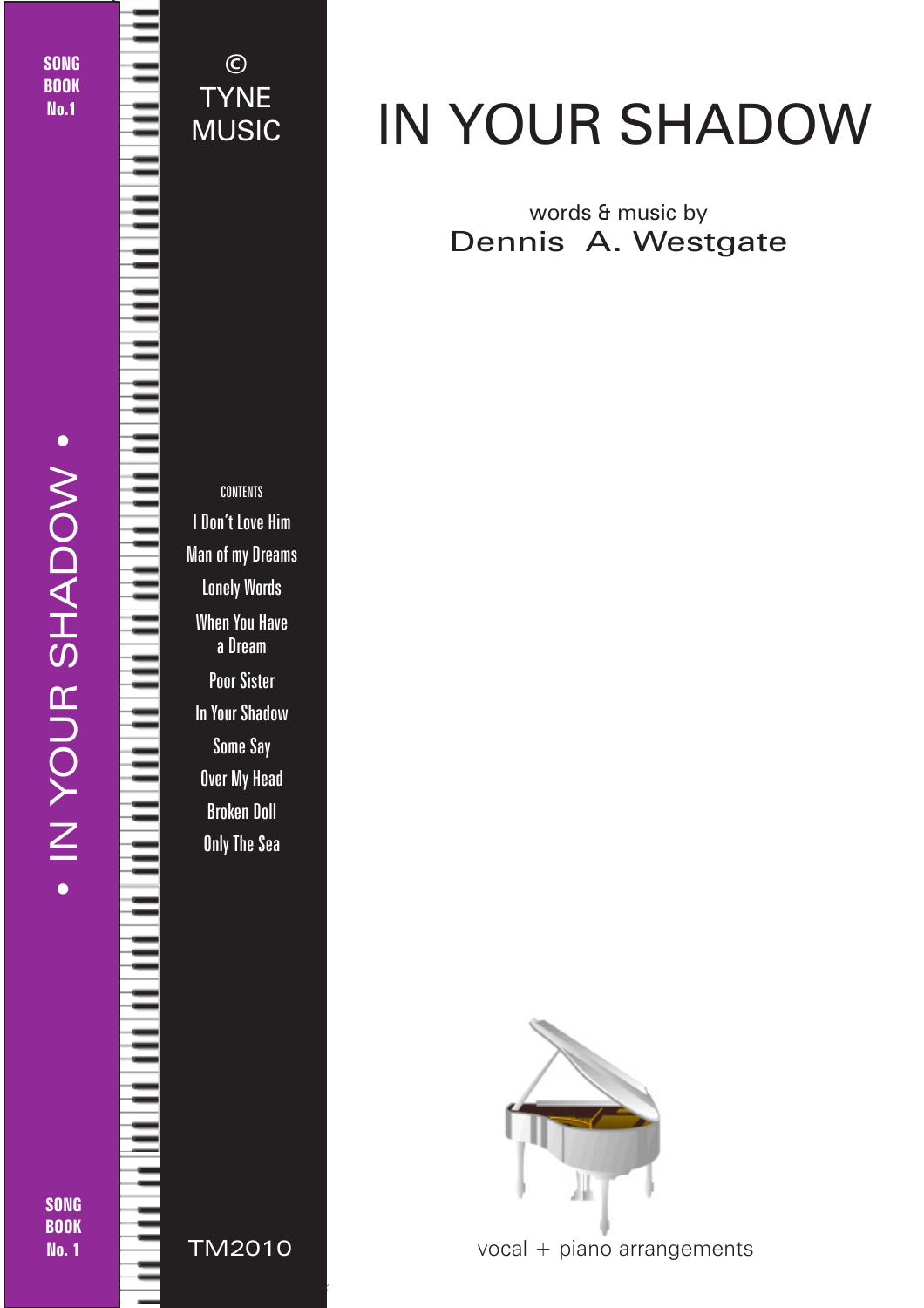

# IN YOUR SHADOW

#### Words & Music from some of the musicals of DENNIS A. WESTGATE

Hello there,

Since my retirement from business in 2005, I've been able to pursue a lifetime's ambition, i.e. to write for the musical stage. I now have sufficient material to present a portfolio of new musicals suitable for performance by Schools, Colleges, Theatrical Societies, Youth clubs or anyone looking for new and original material.

To date I have composed 15 full length musical plays of varying complexities (some have already been performed on the amateur stage). The majority of my work leans towards the 15 - 25yr age group, with many individual starring roles, to give as many performers as possible an opportunity to shine in their own right.

'In Your Shadow' is a collection of original songs from some of these musicals. I trust you will at least find one or two to your liking.

This is the first of ten albums covering a wide range of styles and difficulties, from solo pieces to choral works.

D. A. Westgate



**© 2018 TYNE MUSIC** All rights reserved

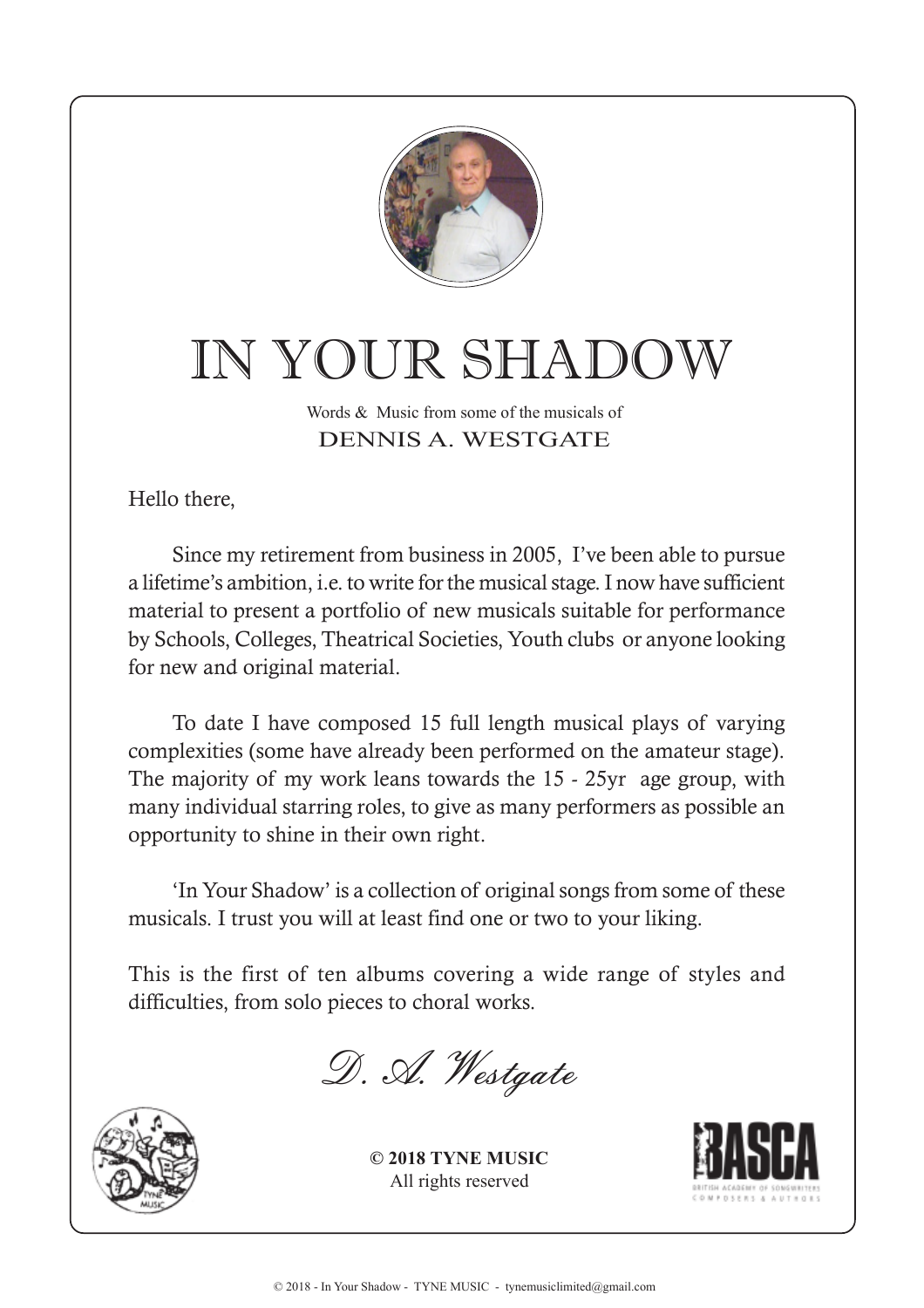|                                                                                            | IN YOUR<br>SHADC<br>by<br><b>DENNIS A. WESTGATE</b><br>ARRANGED FOR PIANO WITH CHORDS |      |
|--------------------------------------------------------------------------------------------|---------------------------------------------------------------------------------------|------|
|                                                                                            | <b>SONG TITLE</b><br>From the Musical                                                 | Page |
|                                                                                            | 1. I DON'T LOVE HIM ANYMORE  Downtown Divas  4                                        |      |
|                                                                                            |                                                                                       |      |
|                                                                                            |                                                                                       |      |
| $4_{\cdot}$                                                                                | WHEN YOU HAVE A DREAM  Pantomania & Alice  16                                         |      |
| 5 <sub>1</sub>                                                                             |                                                                                       |      |
| 6.                                                                                         |                                                                                       |      |
| 7.                                                                                         |                                                                                       |      |
| 8.                                                                                         |                                                                                       |      |
| 9.                                                                                         |                                                                                       |      |
|                                                                                            |                                                                                       |      |
| (Full details of these musical are available on request from:- tynemusiclimited@gmail.com) |                                                                                       |      |
| © 2018 TYNE MUSIC<br>www.tynemusic.com<br>All rights reserved                              |                                                                                       |      |
|                                                                                            |                                                                                       |      |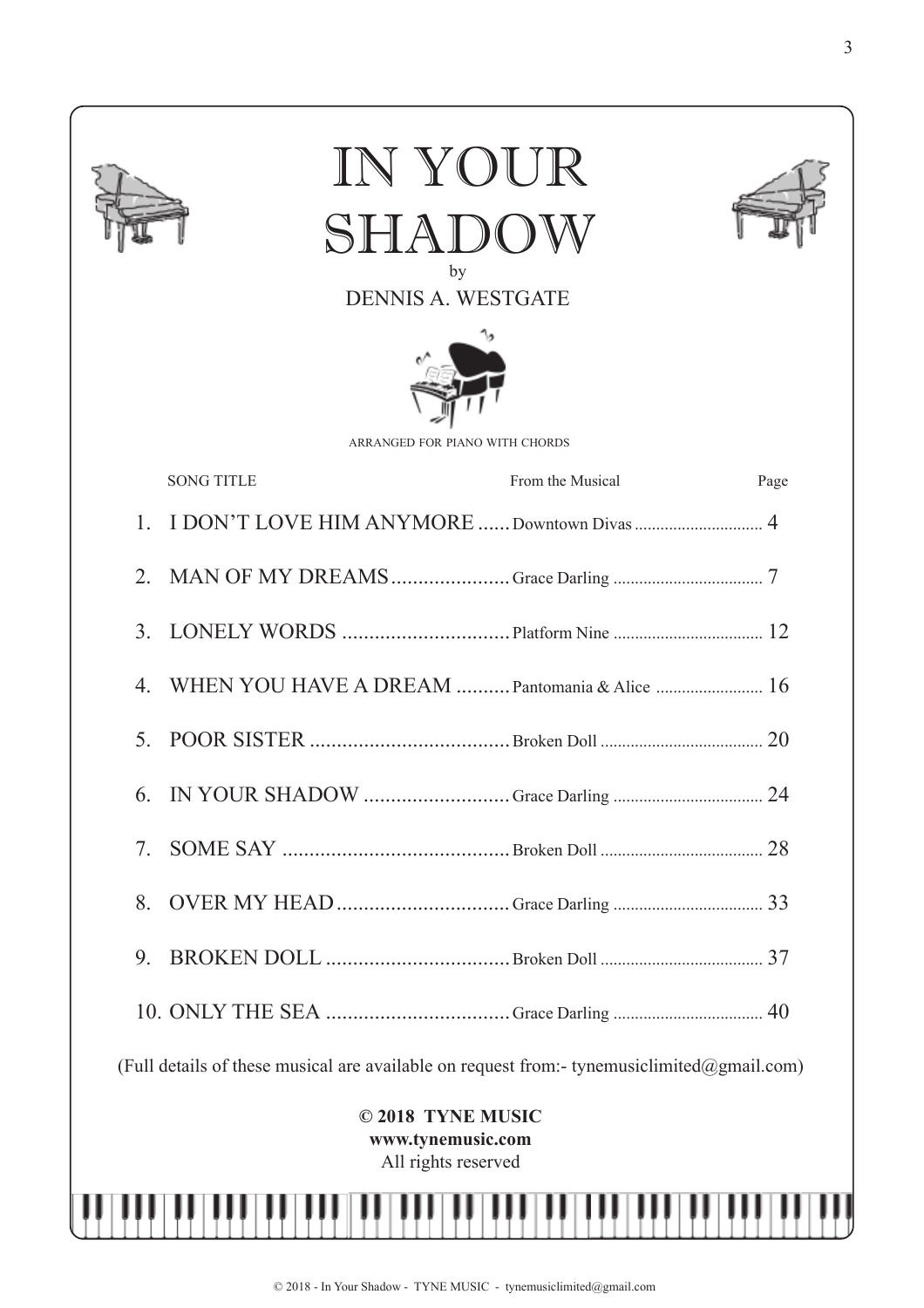### IN YOUR SHADOW

#### I DON'T LOVE HIM ANYMORE

The way he made me feel When standing close to him He was the everything I thought I ever wanted Now I find that we are worlds apart And there's an empty heart Where love once grew

How can I tell him I don't love him anymore Can I just walk away And say this love affair is over

I look into his eyes And see a stranger there The pain is hard to bear When all is just pretending Once we laughed As children do at play I wish that yesterday was long ago

If I should tell him I don't love him anymore How will I ever know there'll be another bright tomorrow

I lie awake each night And play at counting sheep I find it hard to sleep, I sometimes wake up crying From my heart I would give anything To mend love's broken wings And fly away



*One of the 16 musical numbers from 'DOWNTOWN DIVAS'*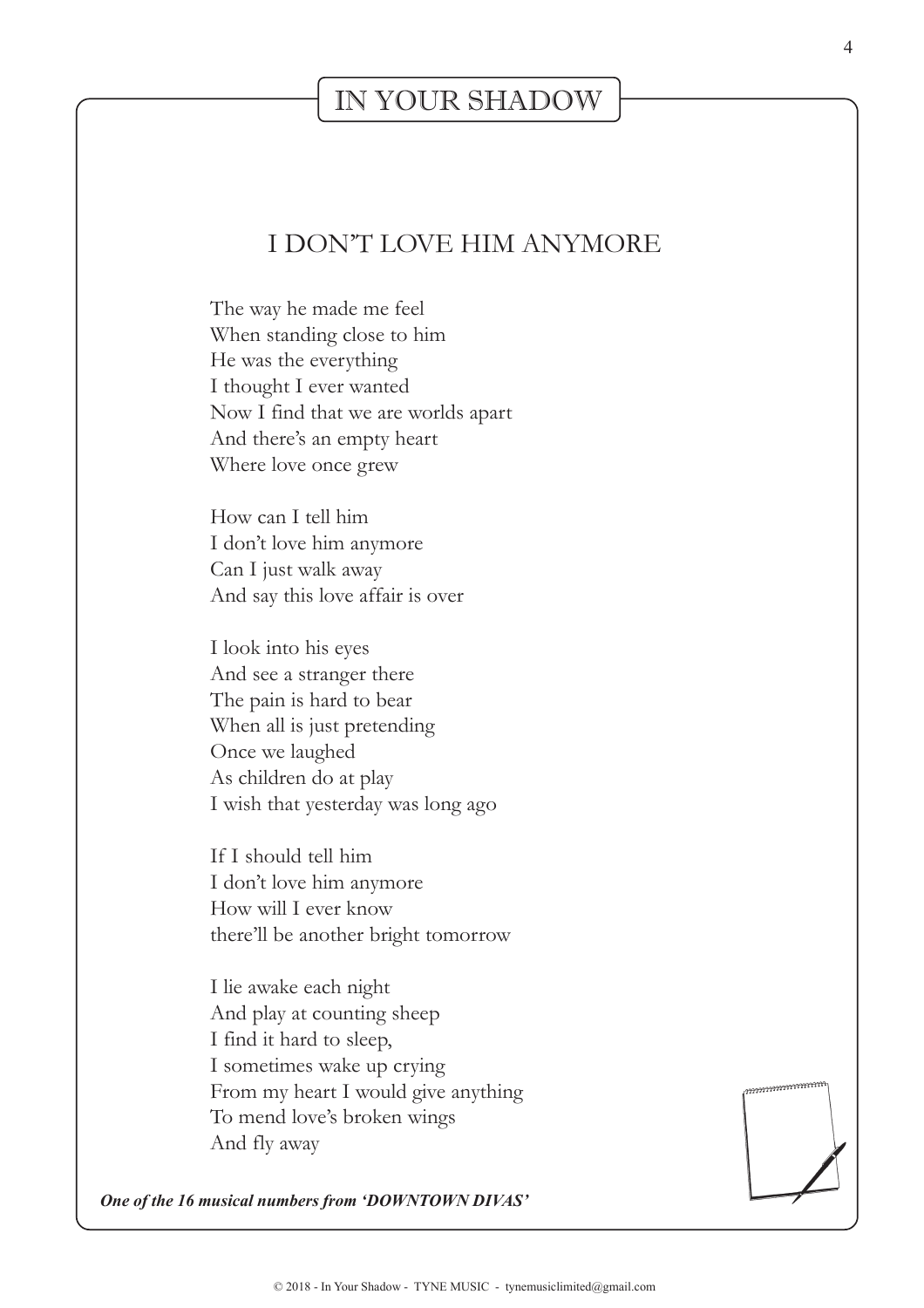## I Don't Love Him Anymore



 $© 2018 - In Your Shadow - TYNE MUSIC - typemusiclimited@gmail.com$ 

 $\overline{\mathbf{O}}$ 

Ò

 $\bullet$